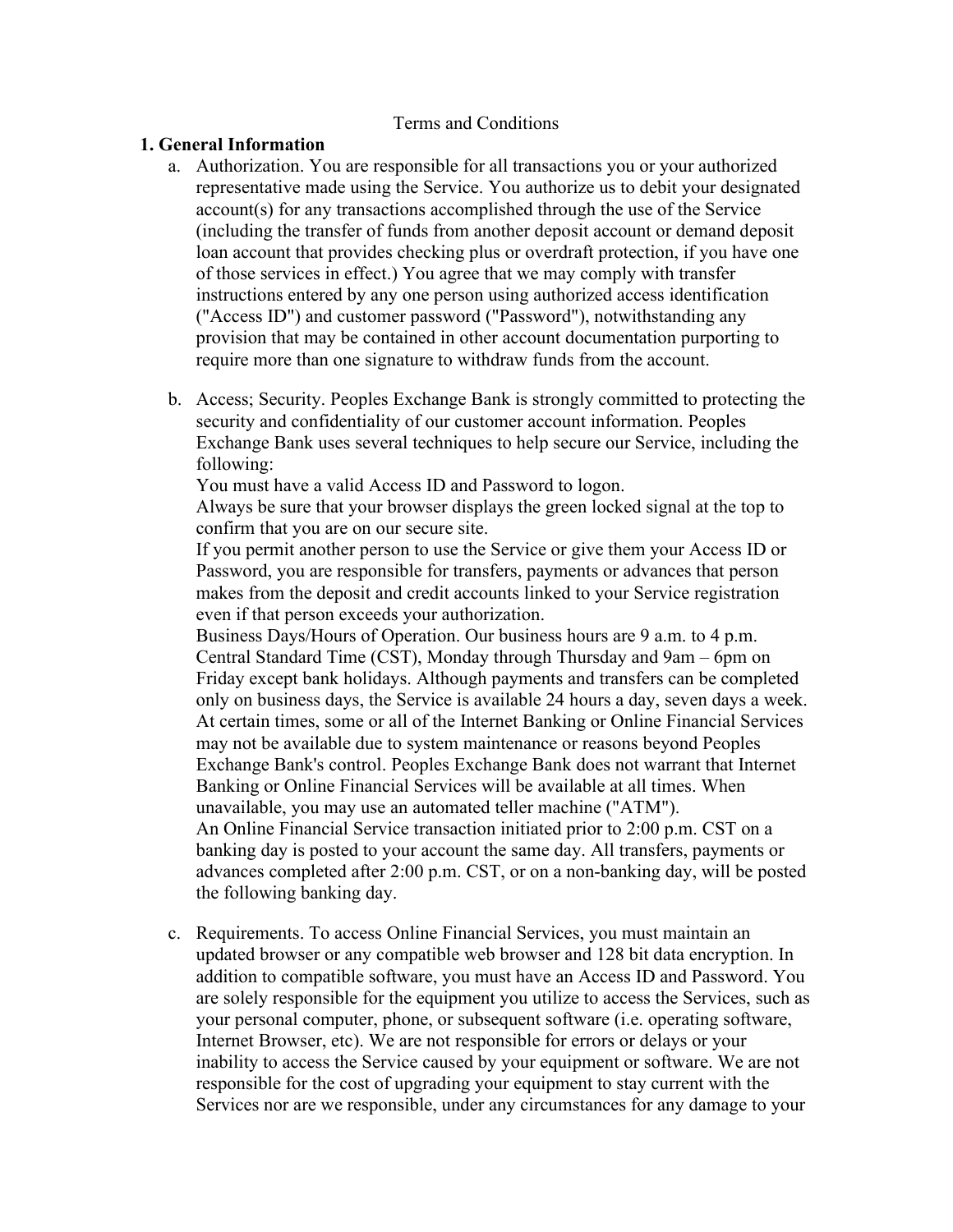equipment or the data resident thereon. We recommend that you maintain proper anti-virus and malware software as well as a firewall for data protection. We will not be responsible for any data that you import into a program outside of Peoples Exchange Bank's Online Banking site (i.e. Quicken, QuickBooks, Mint, etc).

- d. Eligible Accounts. Any account that purports to require two or more signatures on any item drawn against the account is not eligible for Online Financial Services. If an account is established and added to the Online Banking Financial Services, you acknowledge that such provision is solely for your personal or internal control purposes. The provision(s) shall not be binding on us, unless we have entered into a separate agreement (other than the signature card or depository authority documentation).
- e. Password. Your password will give you access to your Peoples Exchange Bank accounts via Internet Banking. Peoples Exchange Bank is entitled to act on any instructions it receives using your password. For security purposes, it is recommended that you memorize your password and not write it down. We also recommend that you change your password regularly to try and avoid misappropriation by a third party. Your password can be changed at our Internet Banking site. Your password must be a minimum of eight (8) characters and a maximum of sixteen (16) characters and contain at least one alpha and one numeric and one special character. The letters are case sensitive. You will be required to change your password every six months but are encouraged to change it more often to enhance security. Inputting an incorrect password three times will lock you out of the system for five minutes. An additional three incorrect password attempts will disable you completely and require us to reset your password. The "Forgot Your Password" option will assign you a random password but must be used before the six incorrect password attempts are input. You are responsible for keeping your password and account data confidential. When you give someone your password, you are authorizing that person to use Internet Banking and the Online Financial Services. You are responsible for all transactions performed using your password, even if you did not intend or authorize them. In addition, fraudulent transactions initiated using your password will be charged against your account(s).
- f. Inactivity. If you do not access your Online Financial Services within a 90-day period, your status becomes inactive and you will need to re-enroll in the service.
- g. Fees and Charges. Peoples Exchange Bank does not charge a fee to enroll or access your account through the Service. Standard text and data rates from your mobile service provider may still apply for some features within the Service, such as text message alerts. To understand fees that may affect your account, refer to the applicable disclosures provided to you when you opened your account. If you close all Peoples Exchange Bank accounts, you must notify Peoples Exchange Bank and cease all use of the Online Financial Services. After cancellation, Peoples Exchange Bank may reinstate some or all of the Online Financial Services, at its discretion, if you deposit sufficient funds in your account(s) to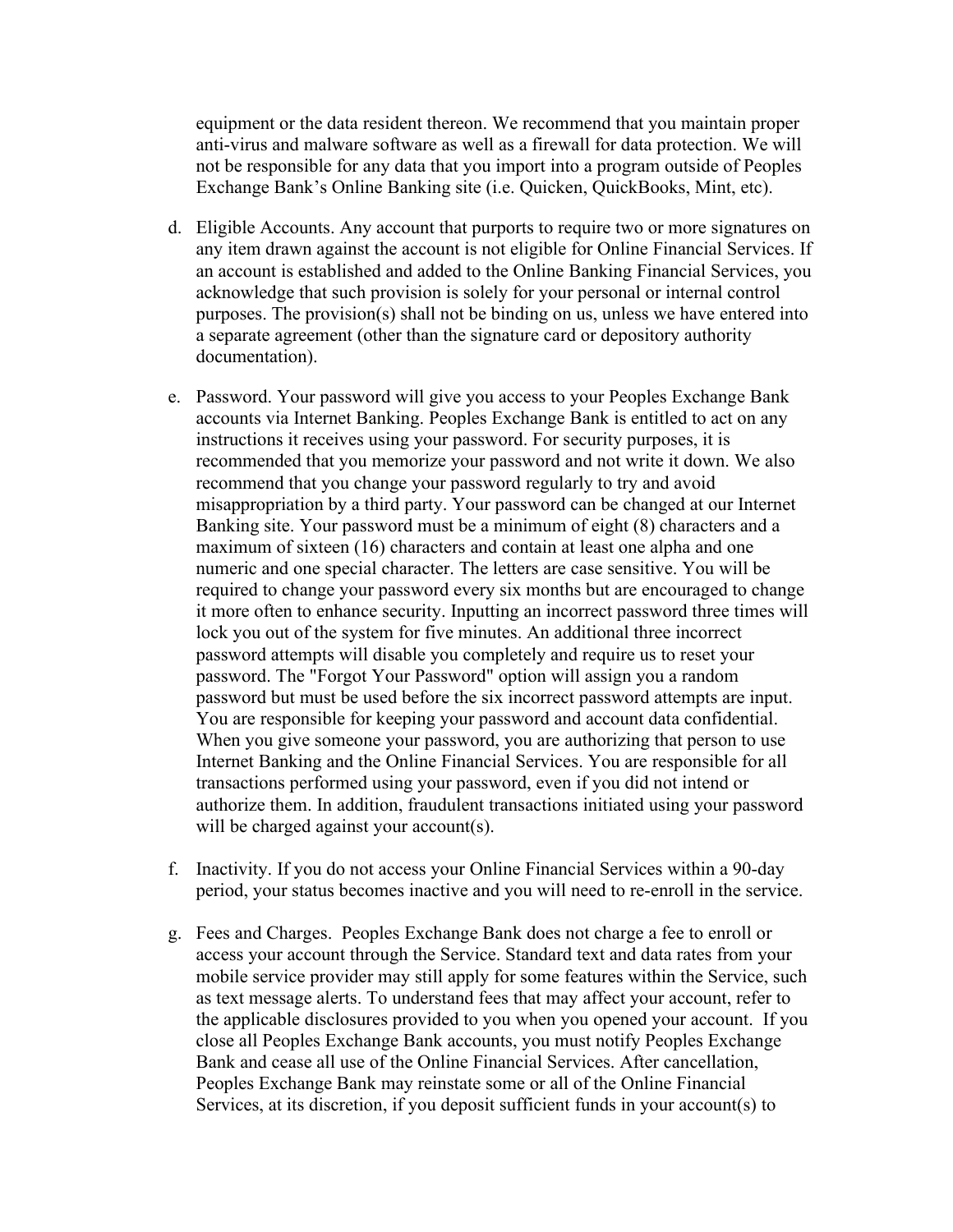cover any accrued fees and pending transfers or debits. You are solely responsible for any telephone or internet service provider charges incurred when using the Online Financial Services.

h. Electronic Mail (E-Mail). Sending E-mail is an acceptable way to communicate with Peoples Exchange Bank regarding your accounts or the Online Financial Services. However, your e-mail is actually sent via your own software and, as a result, is not secure. Because of this, you should not include confidential information, such as account numbers and balances in any e-mail to Peoples Exchange Bank. You cannot use e-mail to initiate Online Financial Service transactions. All such transactions must be initiated using the appropriate functions within the Internet Banking site. Peoples Exchange Bank will not be liable for any errors, omissions, claims, or problems of any kind involving your email.

## **2. Online Financial Funds Transfer Service Particulars.**

- a. Types of Transfers; Posting. You can transfer funds between two Peoples Exchange Bank accounts using the Service.
- b. Limits on Transactions. There is a maximum dollar limit on any transfer equal to the available balance in your account.
- c. Availability. Funds must be available in the account from which you wish to transfer funds on the date you enter the transaction.
- d. Restrictions on Transfers from Savings and Money Market Accounts. Under Federal Reserve Board Regulation D, you may make an unlimited number of deposits or transfers into a savings or money market account; however, you may make no more than six (6) transfers or withdrawals out of such an account per calendar month or per statement cycle of four weeks (not counting transactions made at ATMs or at bank offices). Transfers made by telephone, personal computer or funds automatically transferred from a savings or money market account to another deposit account for overdraft protection are counted toward the six (6) total permitted monthly transfers or withdrawals. If you exceed the restrictions during a six-month period or three consecutive months and do not respond our violation notification letters, we will close the savings or money market account and transfer the funds to a checking account
- e. Our Liability for Failure to Complete Transactions: If we do not complete a transfer to or from your account on time or in the correct amount according to our agreement with you, we may be liable for some of your losses or damages. However, there are some exceptions.

We will not be liable for instance:

Insufficient Funds to Complete Transfer. If your account does not have sufficient funds to complete a scheduled transfer as of the date the transfer is arranged to be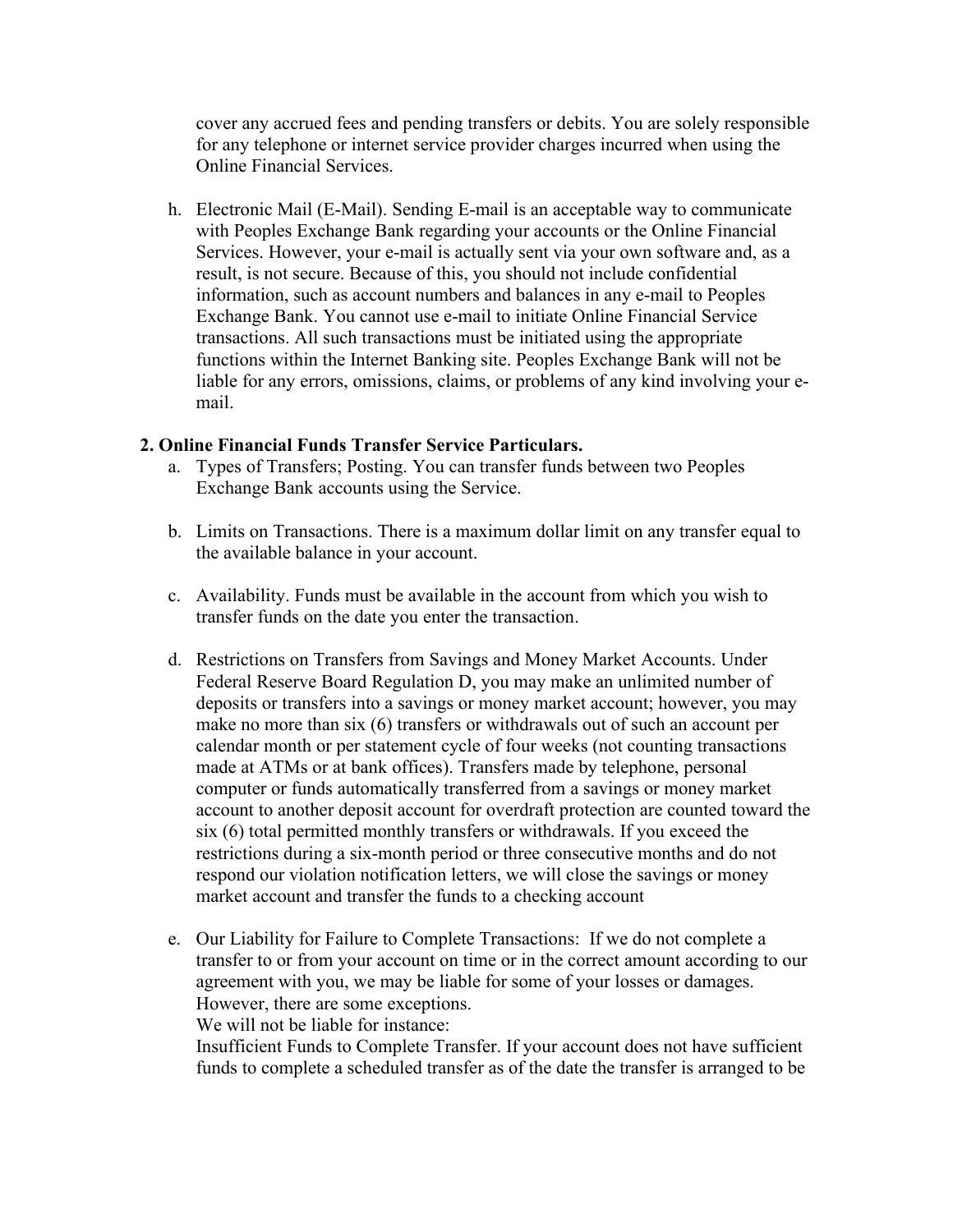made, the transfer will not be made and you will be responsible for making the transfer otherwise or rescheduling the transfer when the funds are available. The money in your account is subject to legal process or other encumbrances restricting transfer

The system is not working properly when you started the transfer Circumstances beyond our control (such as fire or act of nature or system failure) prevent the transfer, despite reasonable precautions we have taken.

- f. Recurring Transfers. Recurring transfers are those made for the same amount and are made on a weekly, bi-monthly, monthly basis, etc. Once started, recurring transfers will be made automatically until you tell us to stop or cancel the transfer on-line and we have a reasonable opportunity to act.
- g. Correcting or Canceling Your Transfer. You may cancel a future (scheduled) transfer up to 2 p.m. CST on the business date before the day your transfer is scheduled to be made
- h. Documentation and Verification of Transfers. The date and amount of transfers made through the Service will be shown on the account screen of the Site and will also be shown on your statements for the accounts from which and to which the transfer is made.
- i. Address and Telephone Number for Notification of Unauthorized Use. If you believe your Access ID or Password has become known by an unauthorized person, or that someone has transferred money without your permission, call Peoples Exchange Bank immediately at: (251)575-4555 Or write to us at: PO Box 865, Monroeville, AL 36461 If you suspect that an unauthorized transfer may have occurred, we may require you to sign an affidavit. Also contact us with any other questions or problems that you may have regarding the Service, including: You have a problem with a transfer you authorized, or your statement reflects a transfer you think is in error. You need to obtain documentation concerning a transfer previously issued from your account.
- j. Disclosure of Account Information. We may disclose information to third parties about your account or the payments or transfers you make: When necessary for verifying or completing payments or transfers, or to resolve a problem related to a payment or transfer; In order to verify the existence and condition of your account for a third party, such as a credit bureau or a merchant; or If you give us your written permission; or As otherwise permitted or required in the Bank's Deposit Agreement and Disclosures or other applicable agreements, or by law or government regulations.